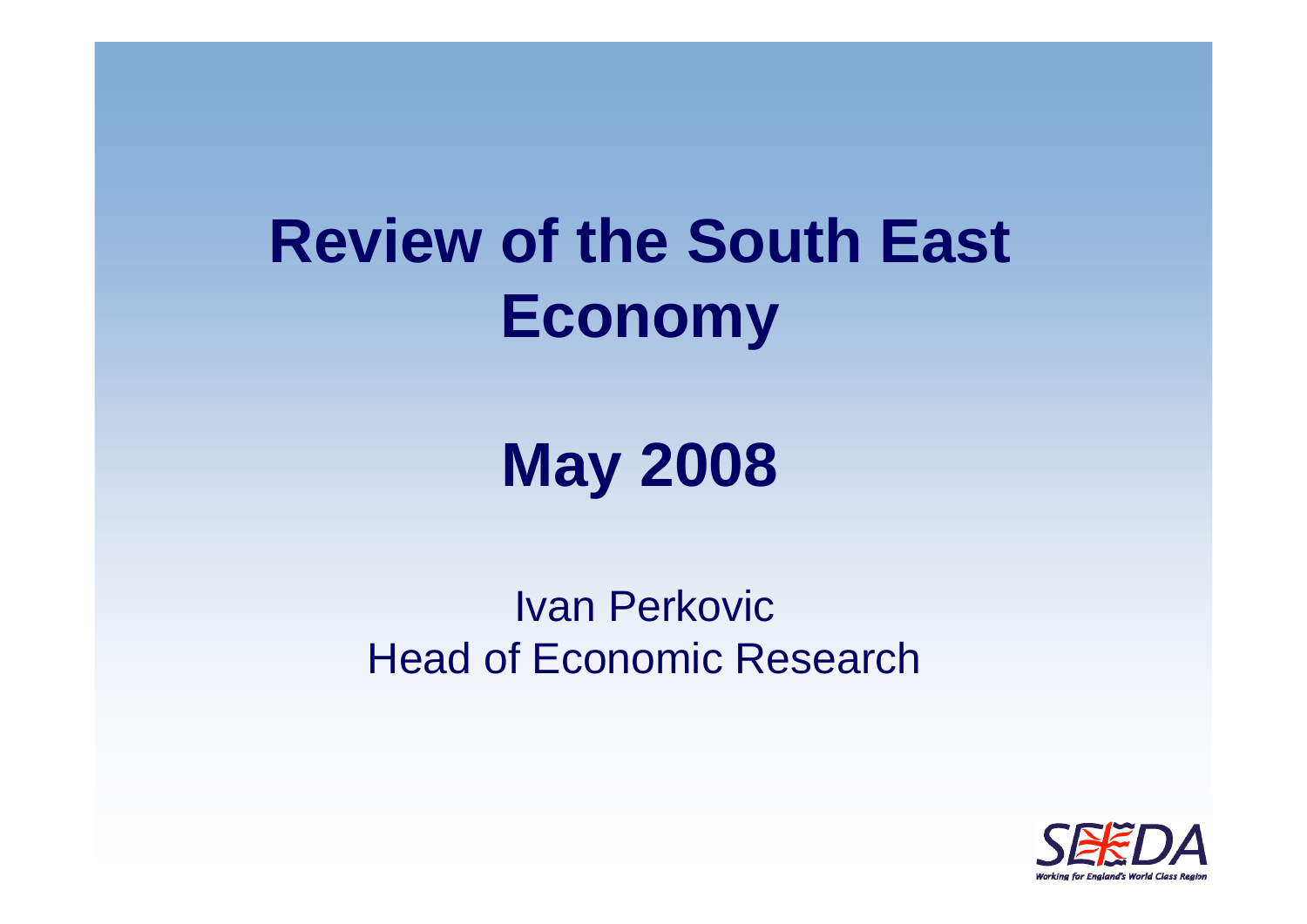### Structure of presentation

- UK economy overview
- SE economy overview
- Credit crunch
	- –Impacts at national level
	- –Potential effects on SE economy
- Is the current slowdown a blip?
	- Risks
	- **Little Communist Communist Communist** SE advantages
- Implications for RES targets

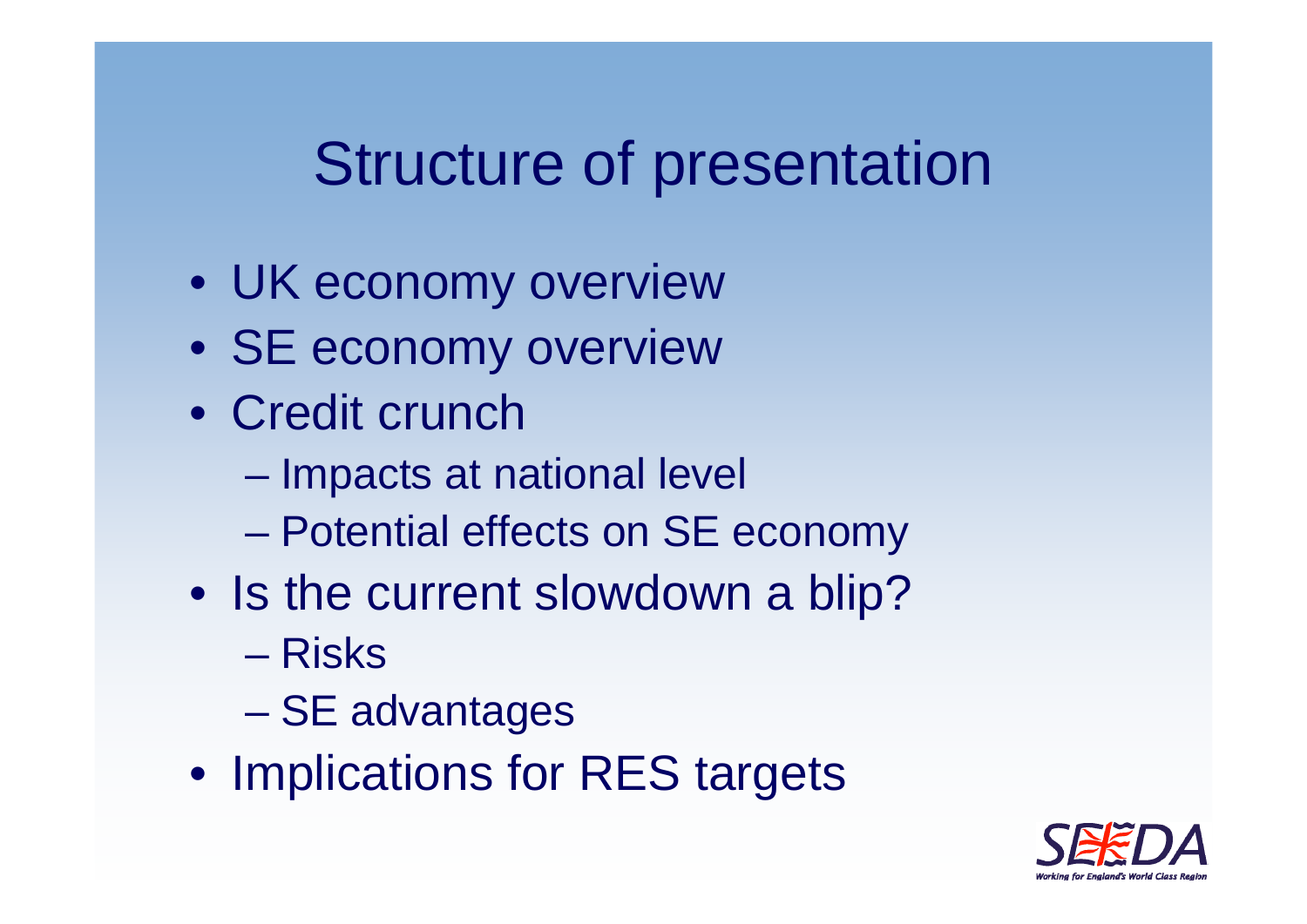### UK Overview

**Figure 1: Strong output growth in 2007**



**Figure 2: Labour market remains remarkably strong**

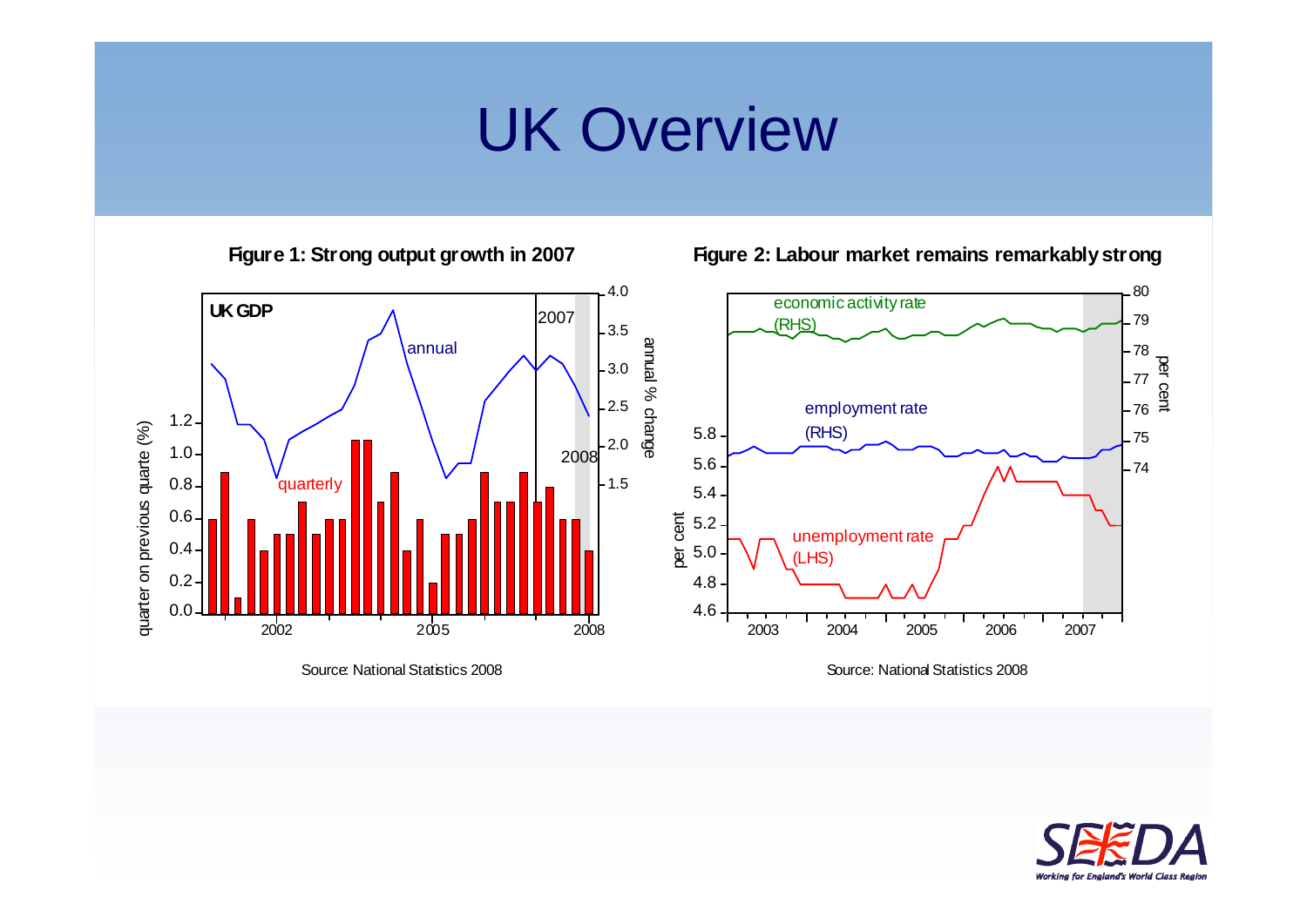## SE economy overview

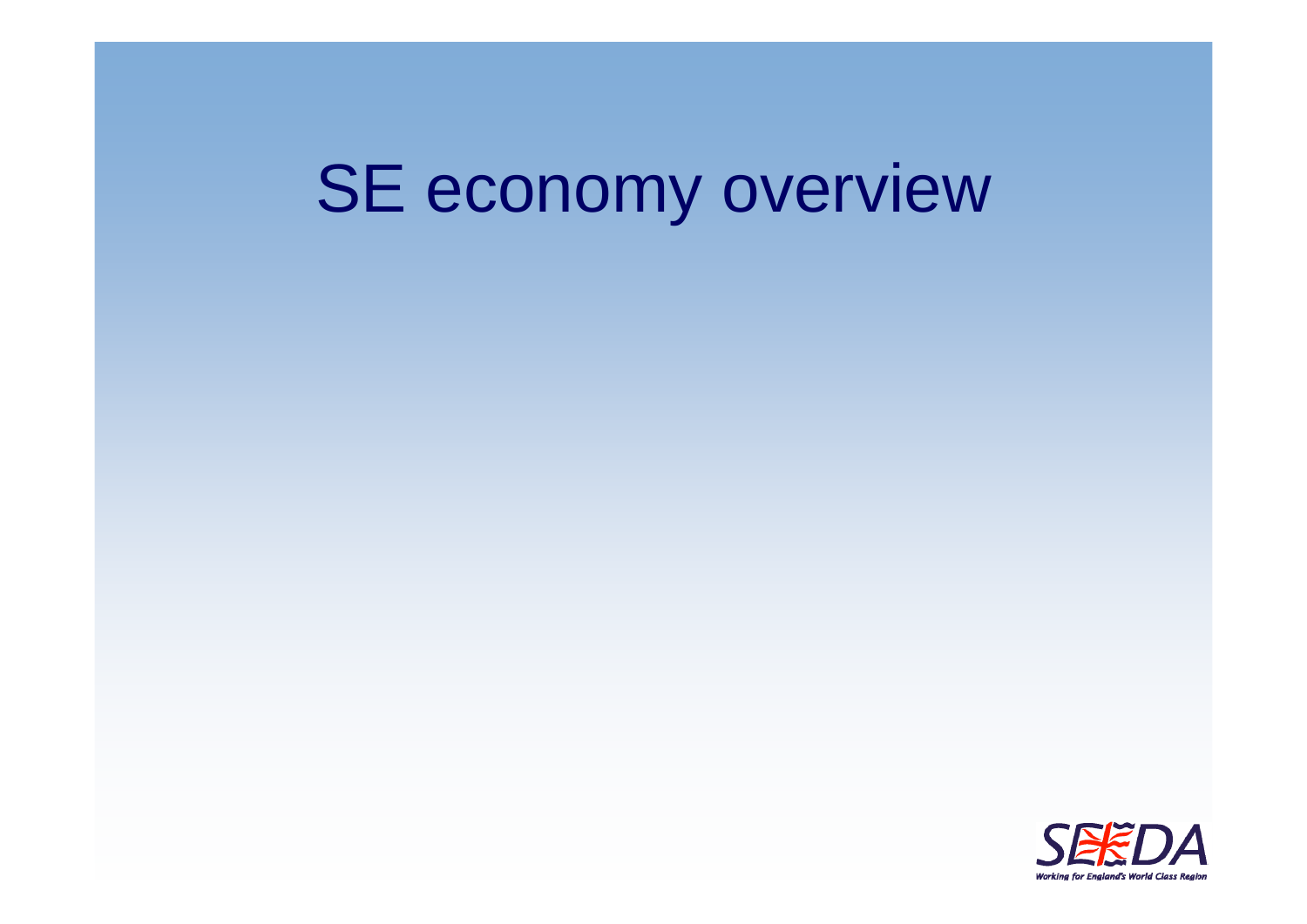### Credit crunch – UK impacts

- Loss of confidence amongst banks and financial institutions
- Lending to other banks and to consumers reduced
- Large losses in equity markets
- Steady decline in business activity and volume of new orders
- Business confidence at an all-time low
- Falling house prices

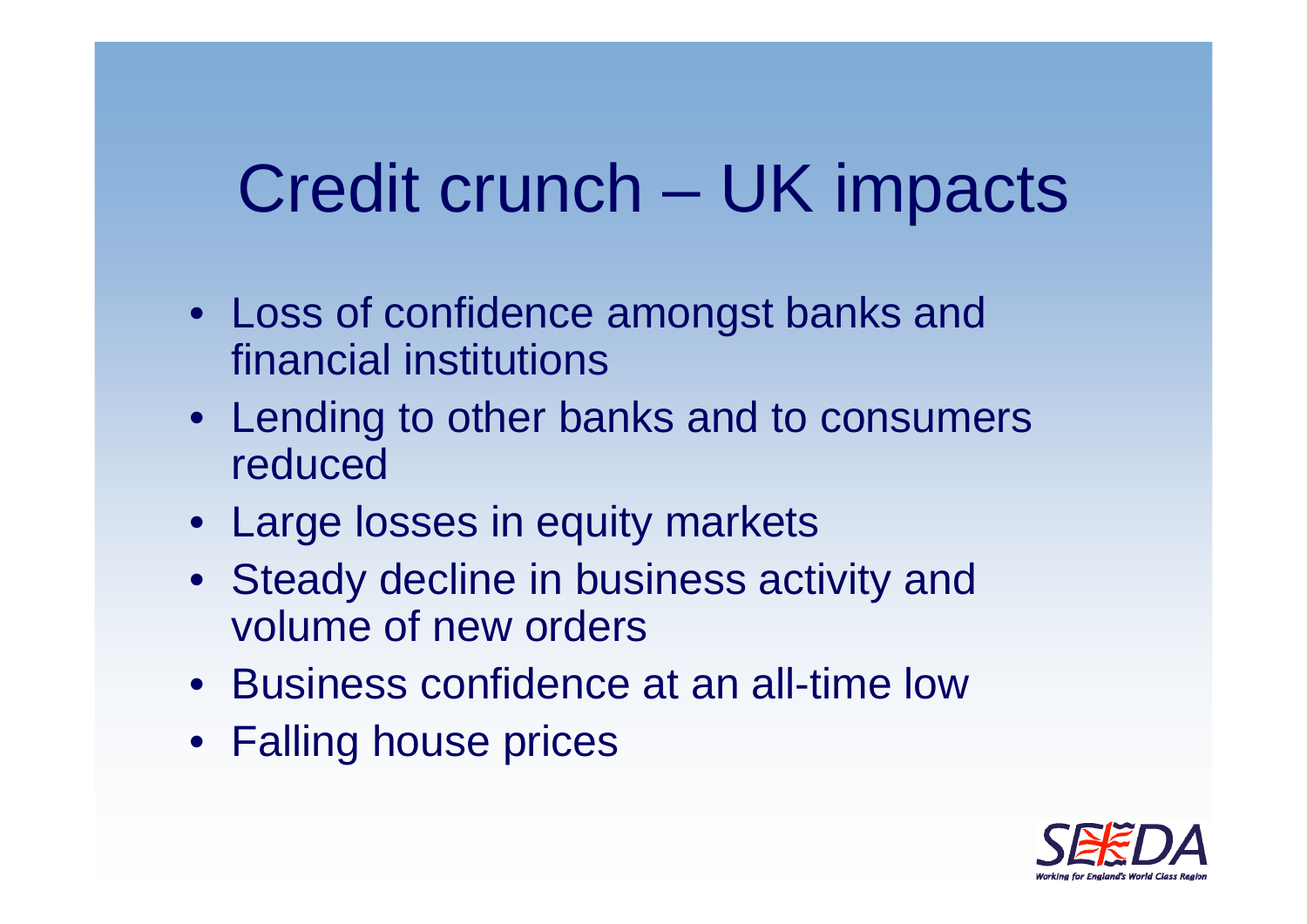### Credit crunch – SE impacts



**... and in incoming new business**



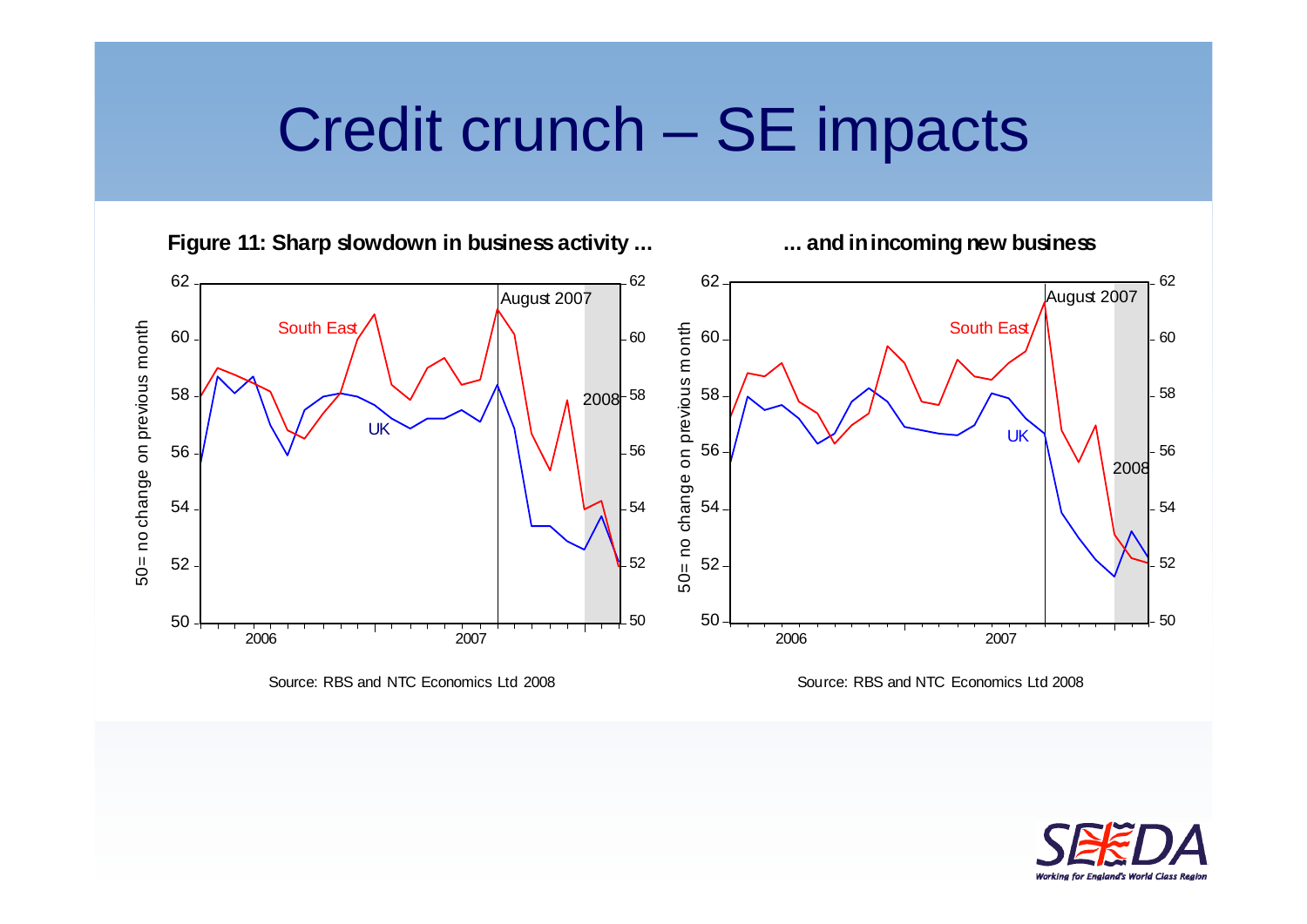### Credit crunch impact on Financial Services

Financial Services employment as % of total employment in the area, (workplace)

Residents of working age employed in Financial Services, % (residence)



© Crown Copyright Ordnance Survey. 'Boundary Line' 2007. License No. 100029140 Produced by SEEDA @ All rights reserved 2008



© Crown Copyright Ordnance Survey, 'Boundary Line' 2007, License No. 100029140 Produced by SEEDA @ All rights reserved 2008

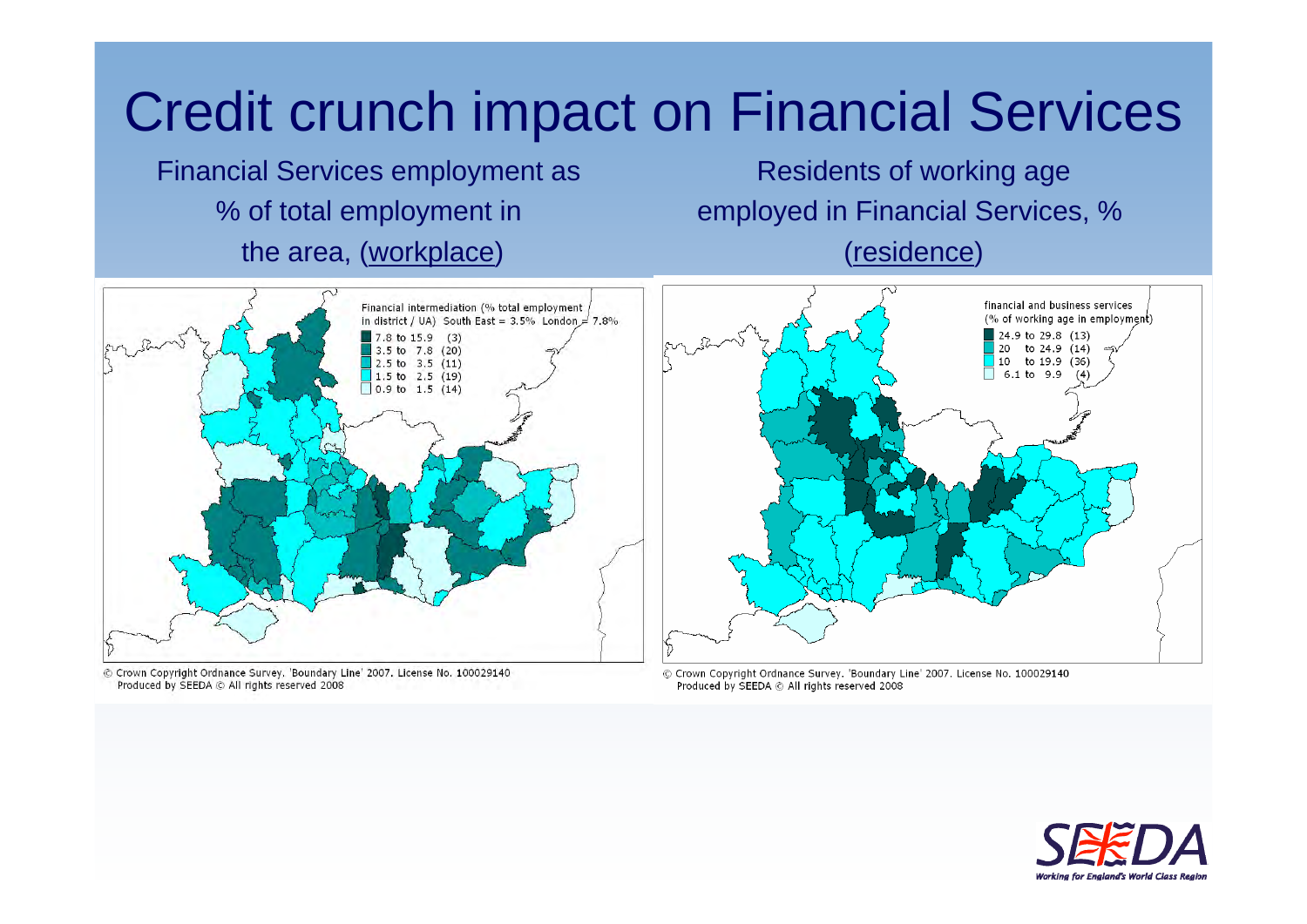#### Is the current slowdown just a blip?

**Figure 8: How likely is a UK recession?**



Source: HM Treasury 2008

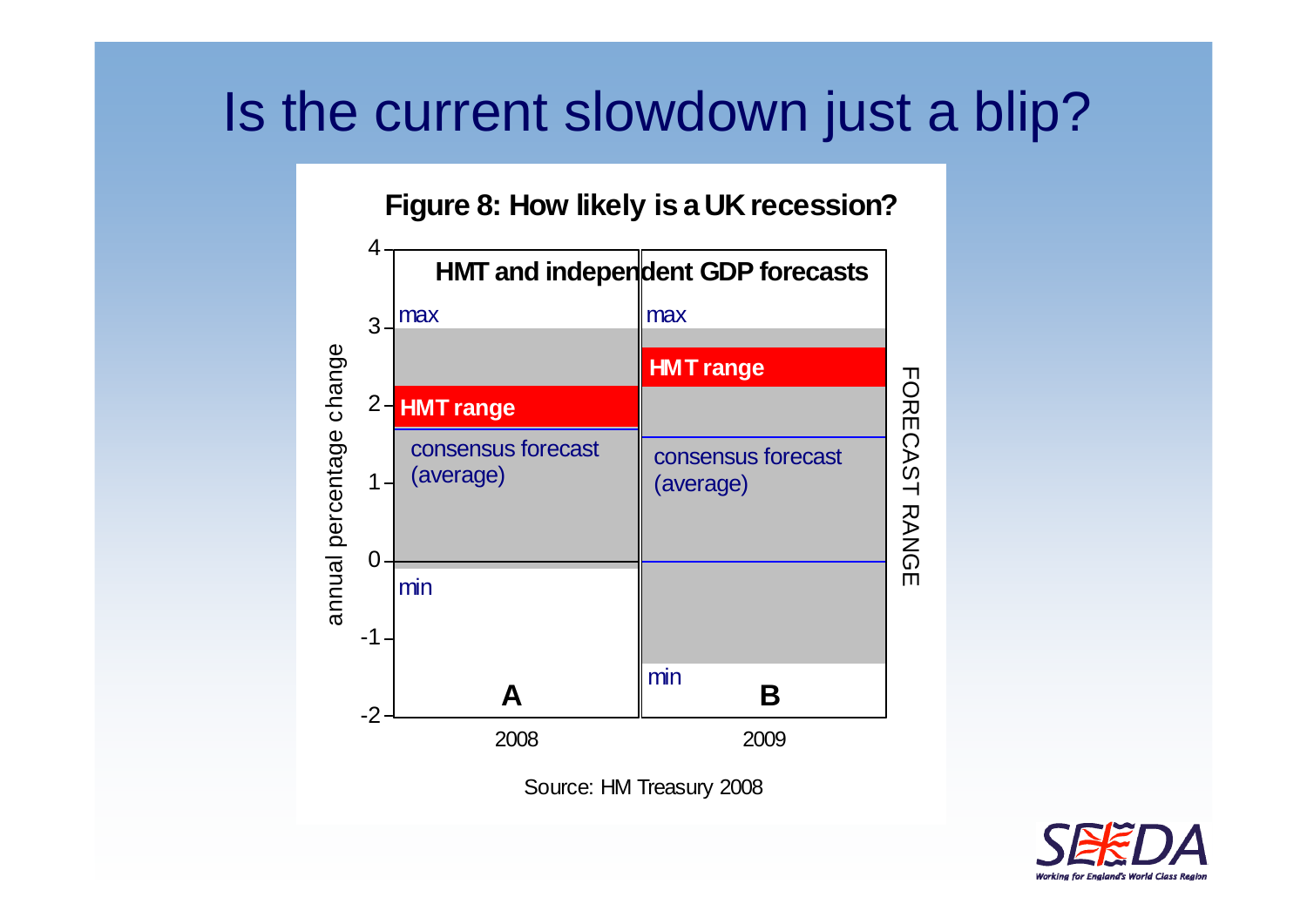### **SE Outlook**

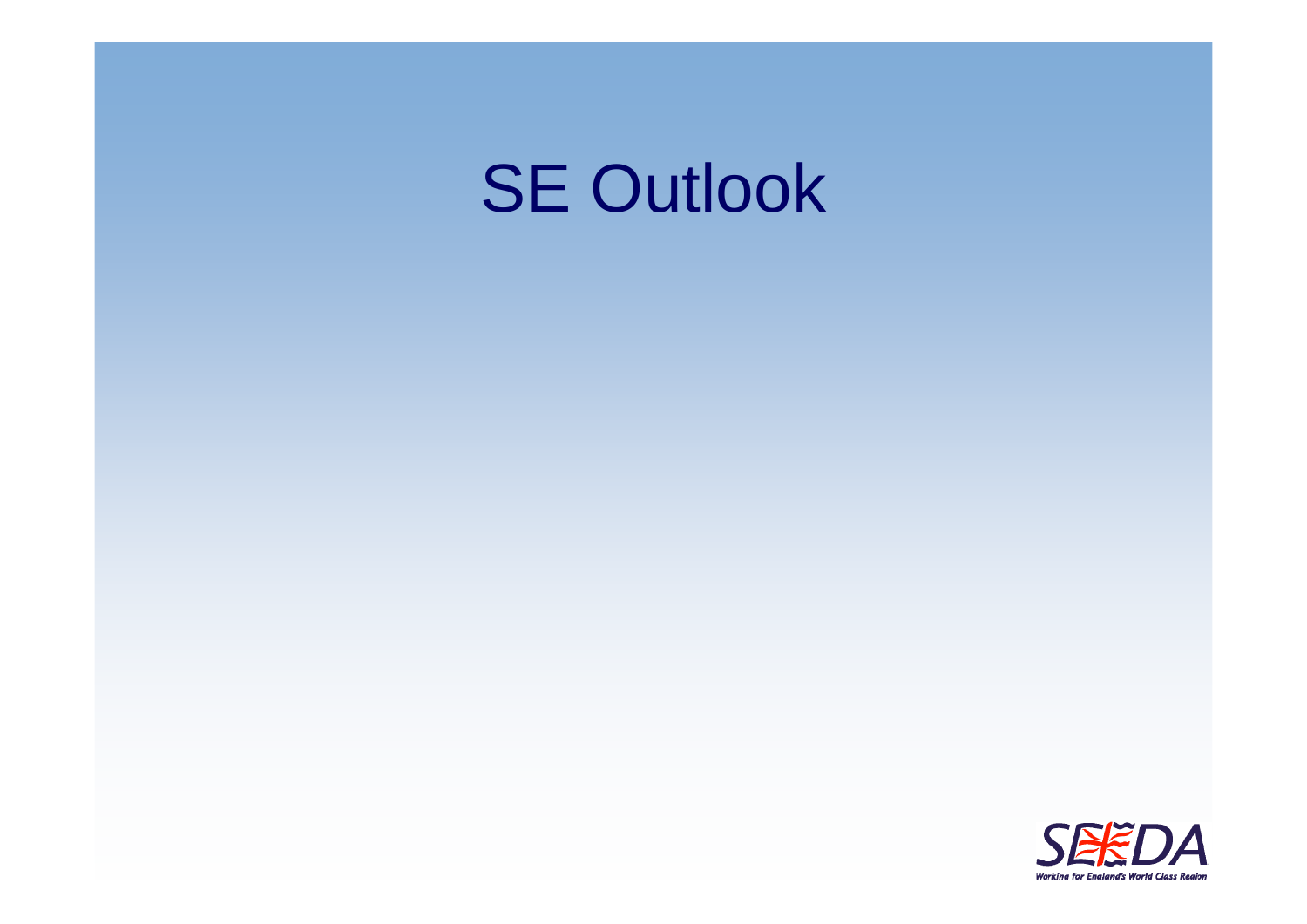### Risks

- Inflationary pressures
- Persistence of credit crunch  $\rightarrow$  sharp decline in house prices and consumer spending
- Weakening global demand for UK goods and services

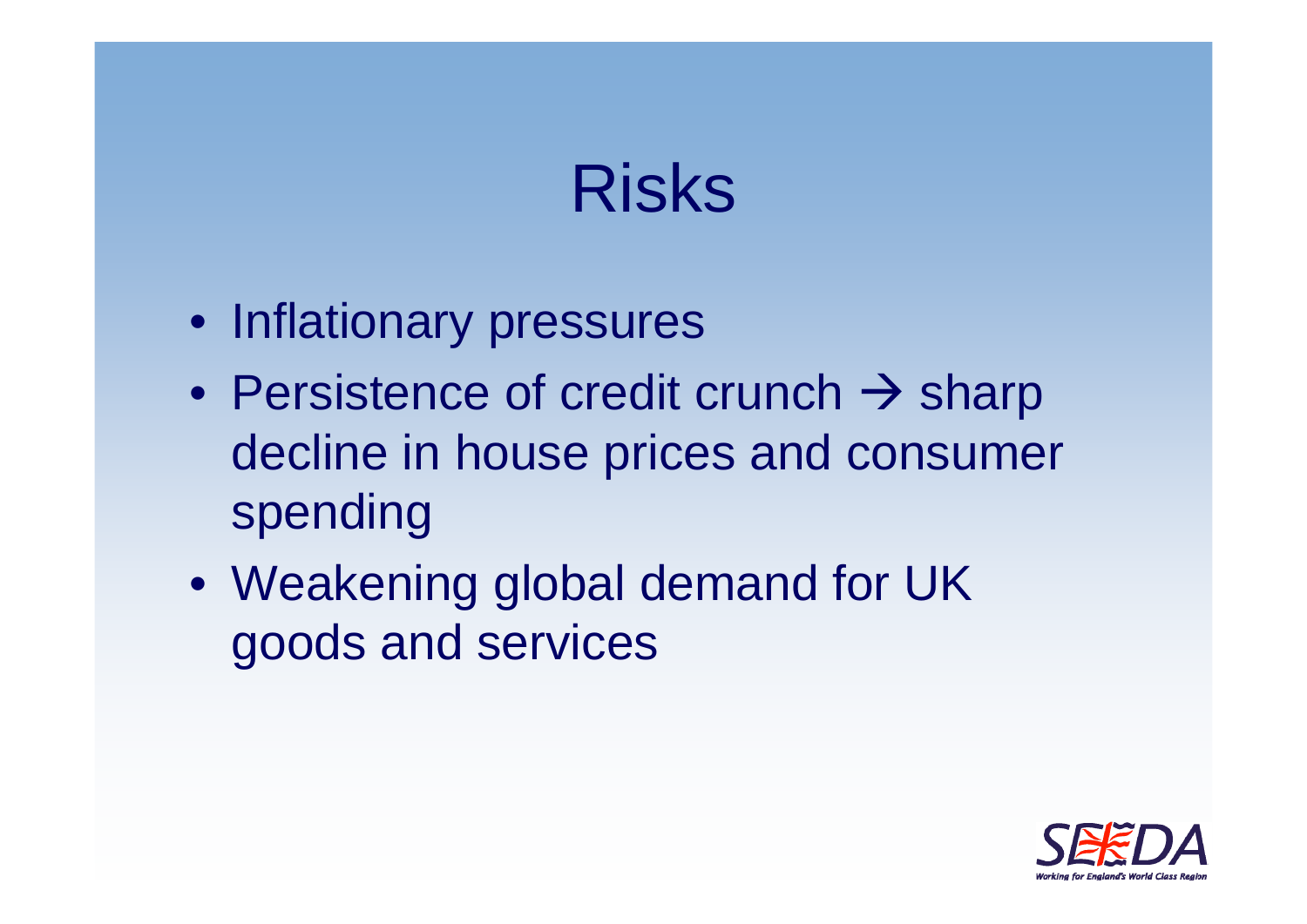### SE advantages

- Favourable industrial mix (high proportion of private sector services)
- Large and growing supply of labour
- Highly skilled population